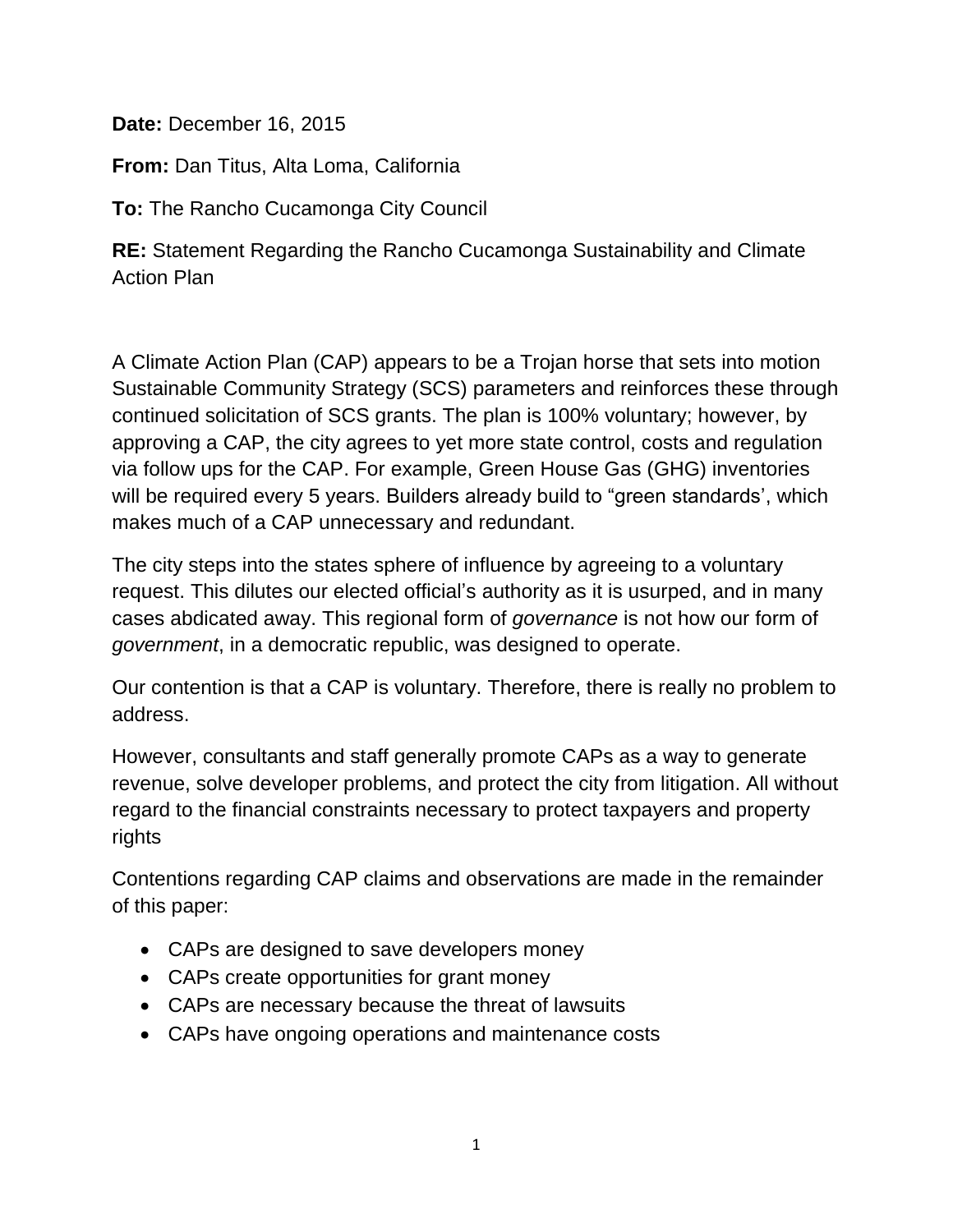#### **1. CAPs are not required. It is 100% voluntary**

According to the report, *Agenda 21: Sustainable Development in California,* "City carbon inventories are voluntary. The California Air Resources Board (CARB) scoping plan implementing AB 32 cannot specifically mandate that each individual city adopt its own greenhouse gas reduction plan to meet AB 32 targets."

# **2. CAPs are designed to save developers money**

SanBag claims, 'Climate Action Plans (CAPs) are created to streamline developer projects. According to Katheryn Lin, the CAP process would, "save developer money as they don't have to create their own CEQA for greenhouse gasses, saving six to nine months of processing time…the CAP only applies to the CEQA requirement of for CO2 reduction. Projects will still have to meet criteria for 'other' CEQA requirements." Therefore, the CAP is designed to save developers money, offering only marginal economies at taxpayers expense. For example, the projected cost savings would only be between \$2 -\$5K per project.

## **3. CAPs create opportunities for grant money**

SanBag claims that a CAP plan increases grant opportunities for the city: transportation, infrastructure, cap and trade, water conservation, planning, affordable housing, etc. Having a CAP will put the city in a more competitive position when seeking grant opportunities. This is why half the cities in California already have a CAP. Conversely, it can be argued, that half of the cities in California have not expensed valuable resources in seeking grant money because of increased regulation brought on by grant terms and conditions.

## **4. CAPs are necessary because the threat of lawsuits**

In response to the question do we need a CAP? The answer is no. However, CAPs are generally sold as a preemptive measure in regards to lawsuits. Cities can be sued if they have a CAP; they can be sued if they don't have a CAP. There are no guarantees. Therefore, the argument is moot.

## **5. CAPs have ongoing operations and maintenance costs**

Builders already build to "green standards', therefore a CAP is redundant. In addition to initial development costs for the CAP there are ongoing maintenance costs. For example, there are initial costs of about \$48K to SanBag.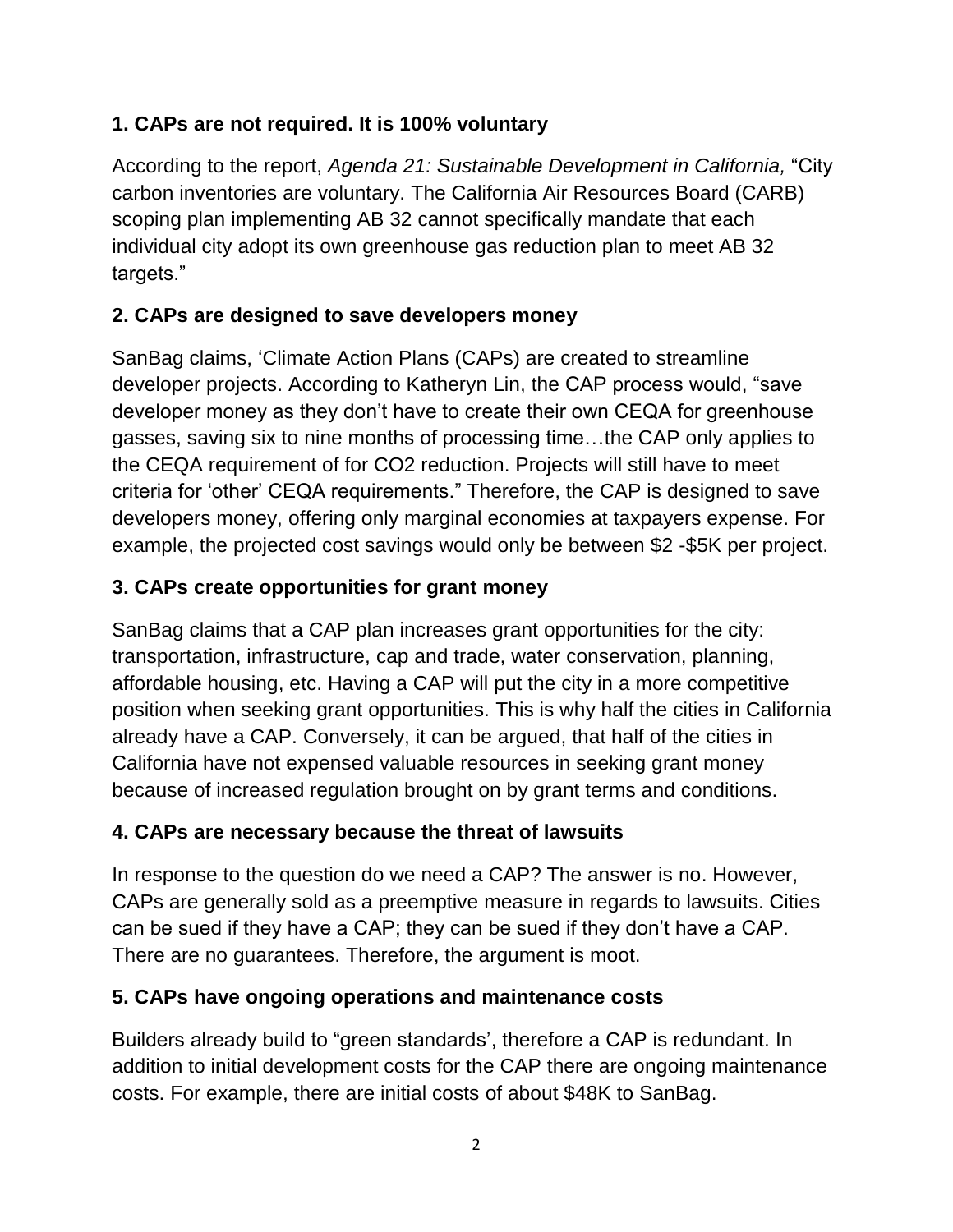#### **CC:**

Mayor Michael

Mayor Pro Tem Spagnolo

Council Members:

Alexander

Kennedy

Williams

Clerk of the board: 2 copies and receipt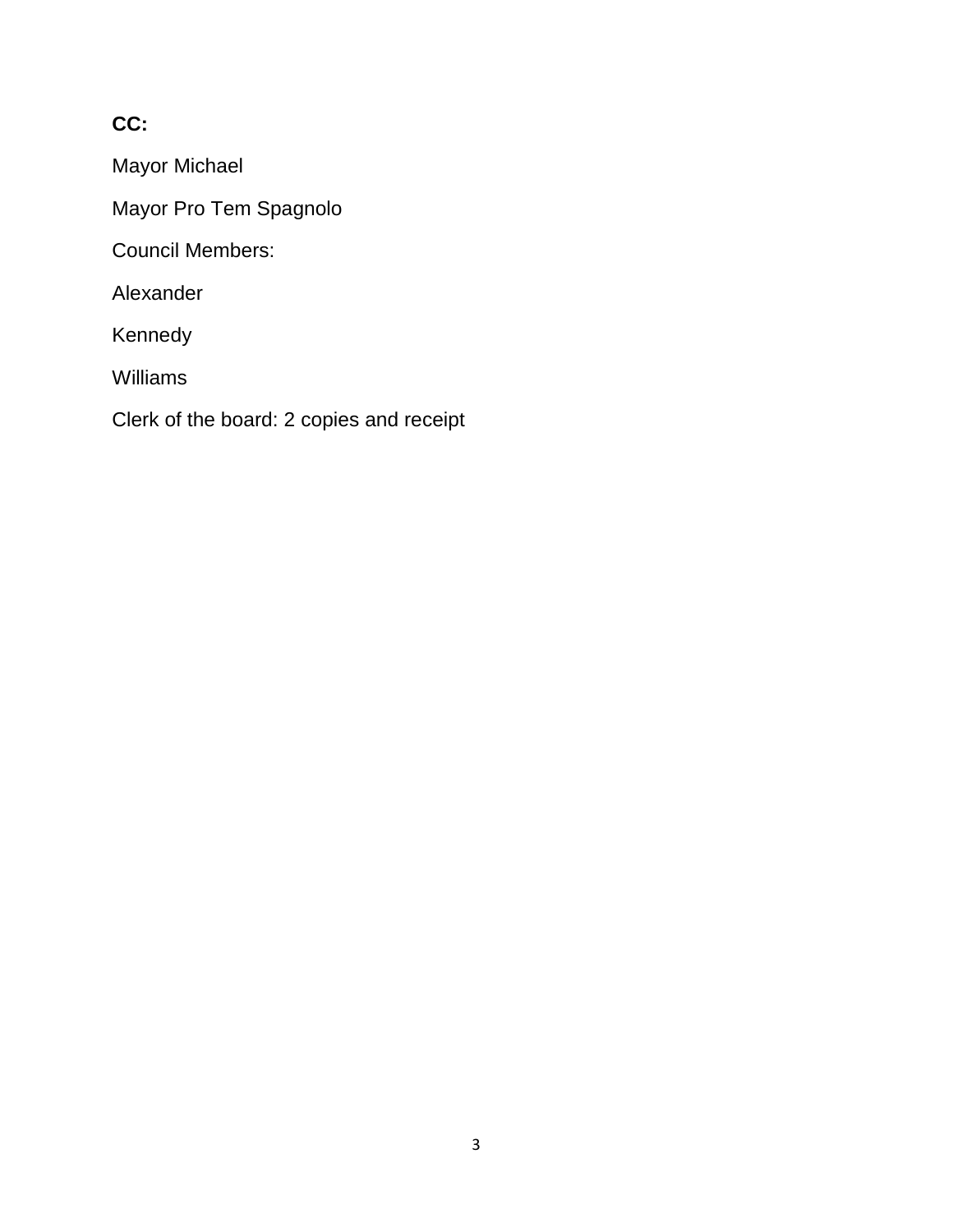# **Questions for the Fontana Director of Planning & Staff Regarding the Fontana Climate Action Plan (CAP)**

**Question 1**: How mfuch grant money did you receive to develop the Climate Action Plan (CAP)?

**Question 2:** If yes to question 1, Please provide copies of the grant terms and conditions for the CAP.

**Question 3:** How much "out-of-pocket" has the spent so far on the cost of the CAP?

a. Please explain how the plan is a requirement and how it will financially impact business, residents, and property owners in Fontana.

*Page 1 – "The city of Fontana recognizes the threat of anthropogenic climate change, related to human activities…"* 

"Climate change," according to the National Academy of Sciences, refers to any significant, measurable change of climate lasting for an extended period.

**Question 4:** Define what is significant, how that measure was determined, and by whom. How do you accurately and separately identify "natural factors" from "human activities"?

*Page 1: "… {The city of Fontana} is committed to reducing community green house gas (GHG) emissions in order to prepare for a sustainable future, in which residents are healthy, businesses thrive, and communities prosper."*

**Question 5:** Please define "sustainable". Furthermore,

a. Please define "healthy" and specifically show quantitatively how this term will benefit businesses and residents, and property owners in Fontana.